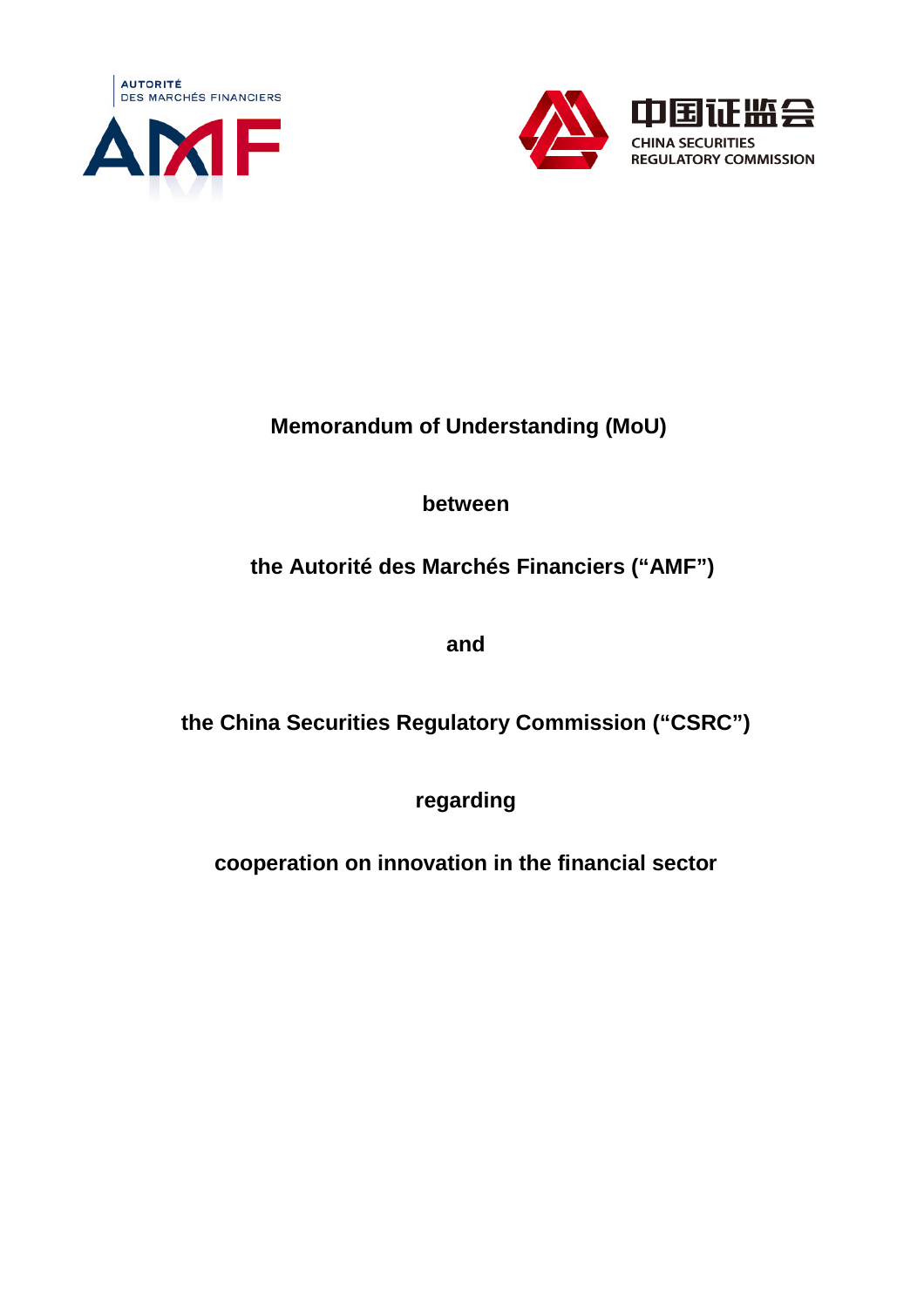#### **Contents**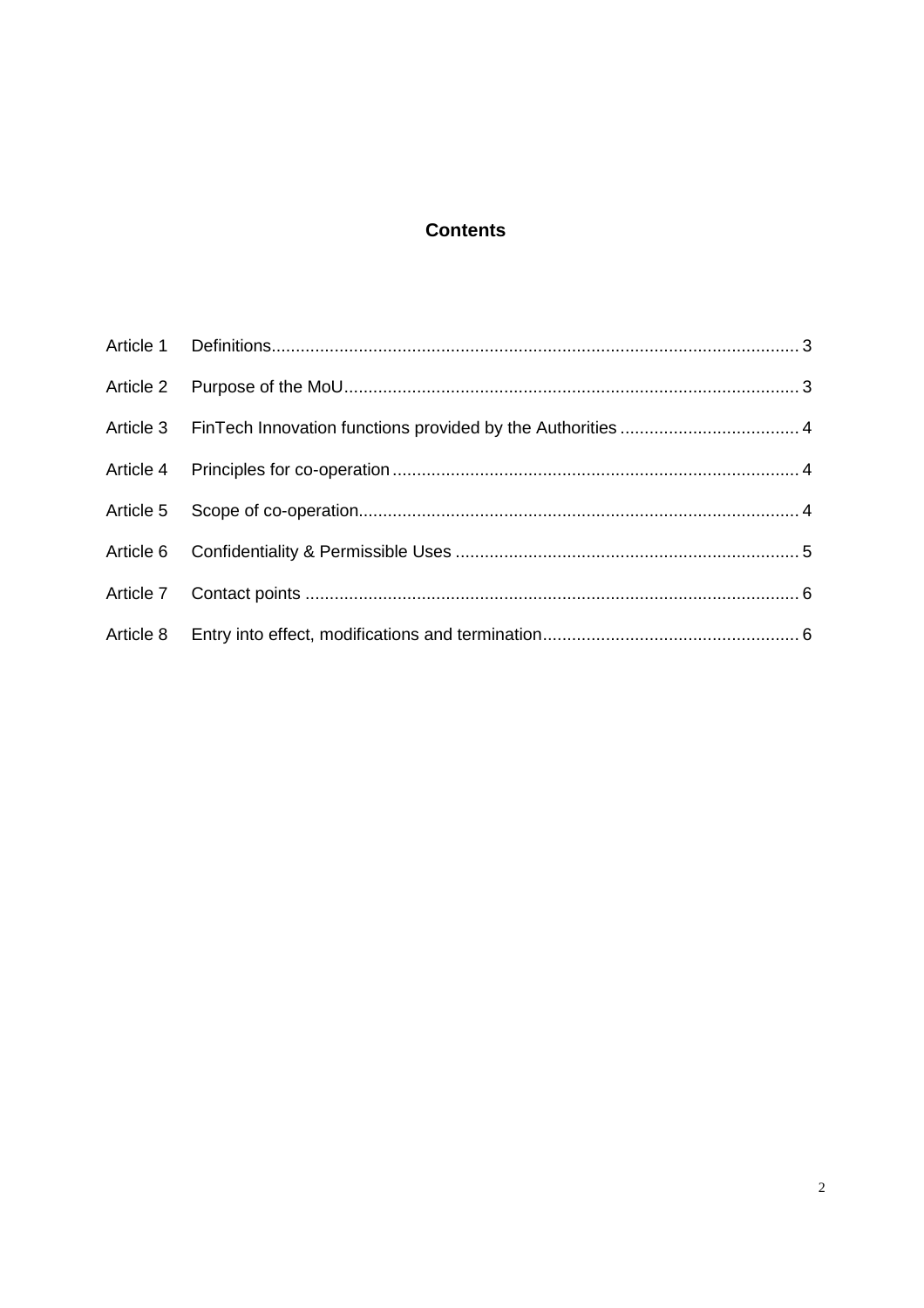#### **Article 1 Definitions**

For the purpose of this MoU:

- 1. "**Authority**" means the Autorité des marchés financiers (AMF) or the China Securities Regulatory Commission (CSRC) and, collectively, "the Authorities".
- 2. "**Confidential Information**" means any non-public information, including personal data, obtained by an Authority pursuant to this MoU.
- 3. "**Financial Innovator**" means any entity which provides or intends to provide Innovative Financial Services in any Authorities' jurisdictions.
- 4. "**FinTech**" refers to any innovative technology applied to financial services, including but not limited to optimizing financial services, promoting innovation in the financial services sector, or improving regulatory risk and compliance control, that will be used or is intended to be used by Financial Innovators, such as artificial intelligence, block-chain, cloud computing and big data.
- 5. **"Innovation Function**" means a function or a dedicated contact established by an Authority to support innovation in financial services in their respective markets.
- 6. "**Innovative Financial Services**" means any services that are provided by means of FinTech.
- 7. "**Regulations**" means any regulation or regulatory requirement applicable in the jurisdiction of an Authority.

#### **Article 2 Purpose of the MoU**

- 1. The Authorities share a mutual desire to promote innovation in financial services in their respective markets. To this end, the Authorities have established or are establishing, in their respective financial markets, a specific FinTech-friendly environment and specific FinTech Innovation Functions as set forth below.
- 2. The Authorities intend to co-operate with the aim of encouraging and enabling innovation in their respective financial services industries as well as supporting Financial Innovators in meeting the Regulations in each other's jurisdictions as may be required to offer Innovative Financial Services in their respective financial markets.
- 3. The Authorities believe that by co-operating with each other, innovation in financial services, investor protection and subsequently competitiveness will be enhanced in their respective markets.
- 4. Enhanced co-operation between the Authorities is also intended to promote knowledge sharing.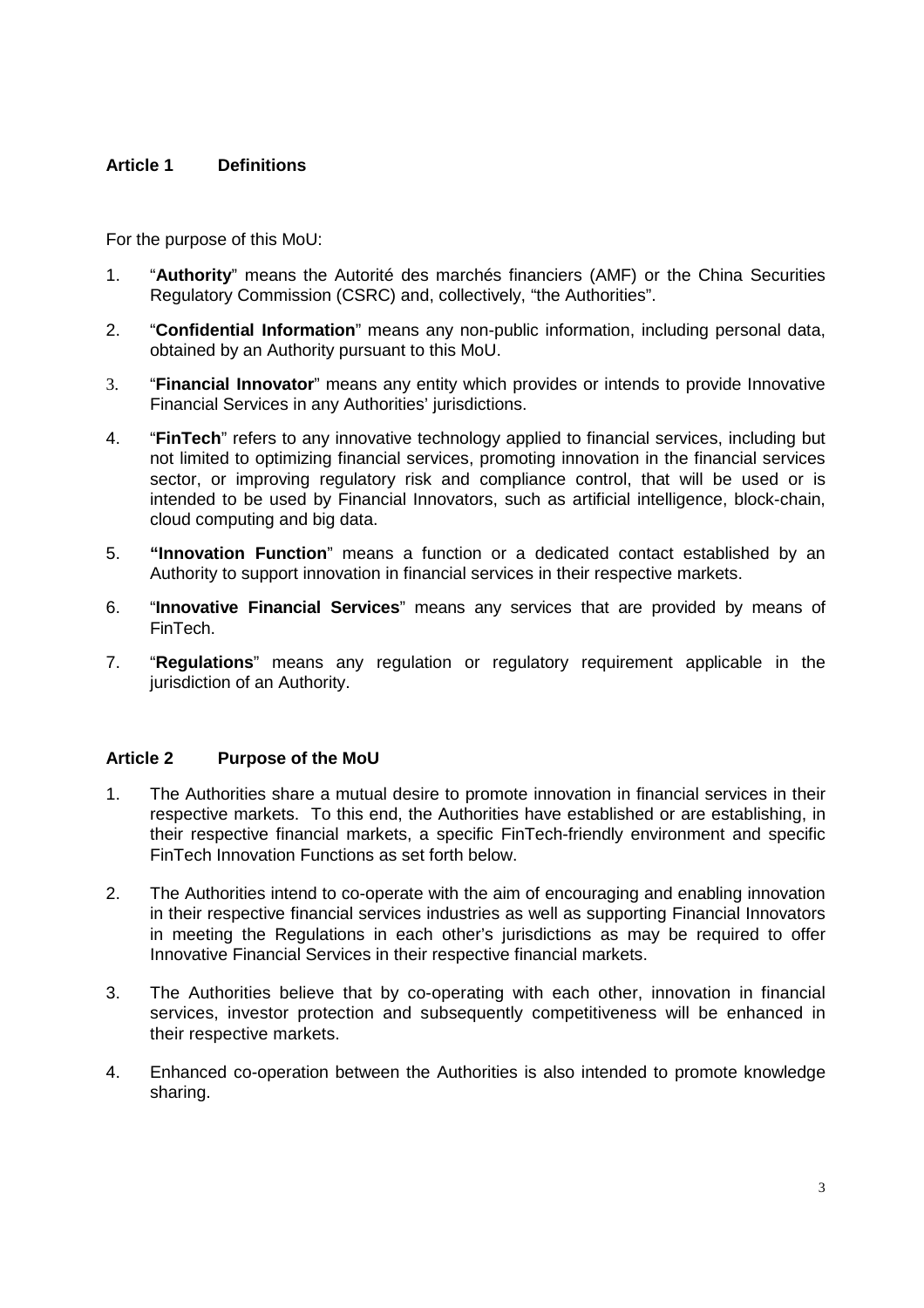#### **Article 3 FinTech Innovation functions provided by the Authorities**

- 1. In June 2016, the AMF France has created a new division named "Fintech, Innovation, Competitiveness" (the "FIC") dedicated to welcome startups and projects holders and help them navigate the regulatory system, providing them advice in their preauthorization phase. Building on these numerous meetings, the FIC division assesses the impact of FinTech and more broadly of the digitalization of financial services and analyzes both the opportunities and risks associated with these new business models. Ultimately the FIC division makes some recommendations to adjust where necessary the regulatory framework and supervisory practices.
- 2. China Securities Regulatory Commission (CSRC) established the leading group for the securities and futures industry's information technology and its office, aiming to organize, coordinate and supervise the information security and information of the industry; coordinate relevant business regulatory departments to supervise and manage the information technology and business operation of the securities and futures industry institutions according to the relevant law; and at the same time, be responsible for the research and application of fin-tech related new technologies.

#### **Article 4 Principles for co-operation**

- 1. The Authorities agree to cooperate for the purpose and within the scope of this MoU.
- 2. This MoU is a statement of intent of the Authorities and accordingly neither creates any enforceable rights nor is it intended to create any binding legal obligations or fetter the discretion of the Authorities in any way in the discharge of their functions. This MoU is subject to the domestic laws and Regulations of each Authority and does not modify or supersede any laws or regulatory requirements in force or applicable in France or in China.
- 3. This MoU does not constitute an international agreement and is not subject to international law.
- 4. This MoU is intended to complement, but not affect or alter the terms and conditions of any other multilateral or bilateral arrangements concluded between the Authorities or between the Authorities and third parties.

#### **Article 5 Scope of co-operation**

1. Information sharing

The Authorities intend to exchange information, where appropriate, about:

- a) Financial Innovators;
- b) Regulatory and policy issues on innovations in financial services including but not limited to artificial intelligence, big data and robo-advisors, blockchain-related developments and crypto assets;
- c) Emerging market trends and developments, such as the application of Fintech to sustainable finance ;
- d) Fintech related issues including, but not limited to, data protection and cyber security, and,
- e) Any other relevant issues.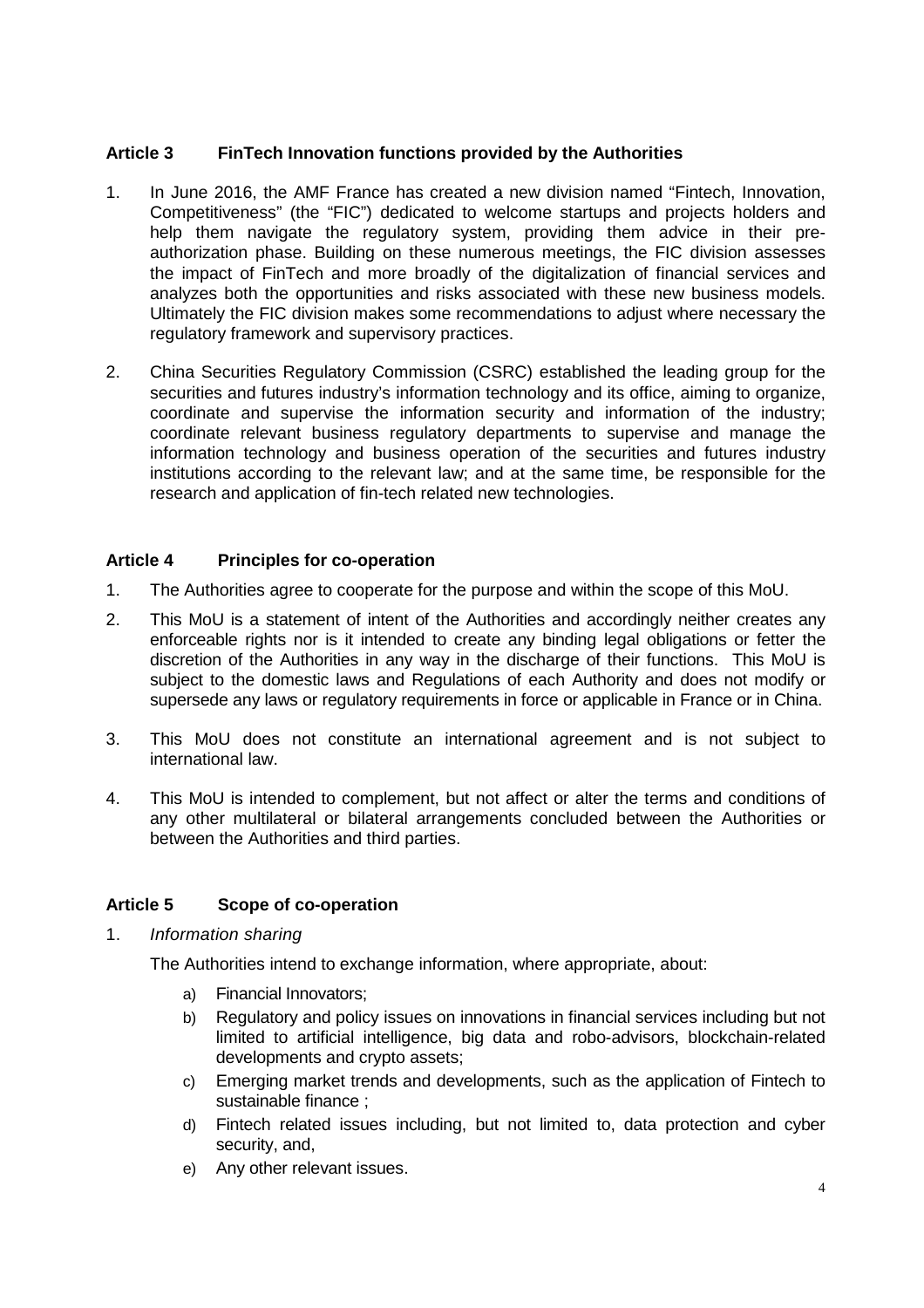#### 2. Support to Financial Innovators

Within the scope of its authority, each Authority will provide Financial Innovators originating from the other jurisdiction with the same level of support that it provides to Financial Innovators originating from its own jurisdiction in understanding the regulatory framework in the relevant Authority's jurisdiction and how it may apply to them.

#### 3. Dialogue on FinTech and Innovative Financial Services

Representatives of the Authorities intend to meet or hold conference calls, where necessary, to discuss issues of common interest and share their experience in FinTech and Innovative Financial Services.

Representatives of Financial Innovators may be invited to such meetings or conference calls provided both Authorities participating in the relevant discussion agree to the invitation being extended to the representatives of Financial Innovators.

The Authorities undertake to consider participating in joint innovation projects on the application of key technologies such as blockchain and distributed ledgers, artificial intelligence, big data, robo-advisors, crypto-assets, RegTech initiatives and other areas of new technologies.

#### 4. Expertise sharing

Each Authority may allow its staff, as appropriate, to give presentations and conduct training sessions for the other Authority to share expertise and knowledge.

The Authorities may second their staff on attachment to the other Authority on a case-bycase basis, subject to such terms and conditions as may be agreed.

#### **Article 6 Confidentiality & Permissible Uses**

- 1. The Authorities confirm that all persons dealing with, or having access to, Confidential Information are bound by the obligation of professional or official secrecy.
- 2. The Authorities agree to use Confidential Information disclosed to it by the other Authority only for the purposes for which the Confidential Information was disclosed.
- 3. If an Authority intends to use or disclose any Confidential Information provided to it by the other Authority for purposes other than those for which such Confidential Information was provided, the Authority should seek prior written consent from the other Authority, which provided the information.
- 4. If an Authority is required by law to disclose any Confidential Information provided to it by the other Authority without obtaining prior written consent from the other authority, the Authority which is required to make the disclosure should ensure that disclosure of Confidential Information is required by law, use its best efforts to resist disclosure and inform the other Authority to the extent possible and without undue delay of the disclosure.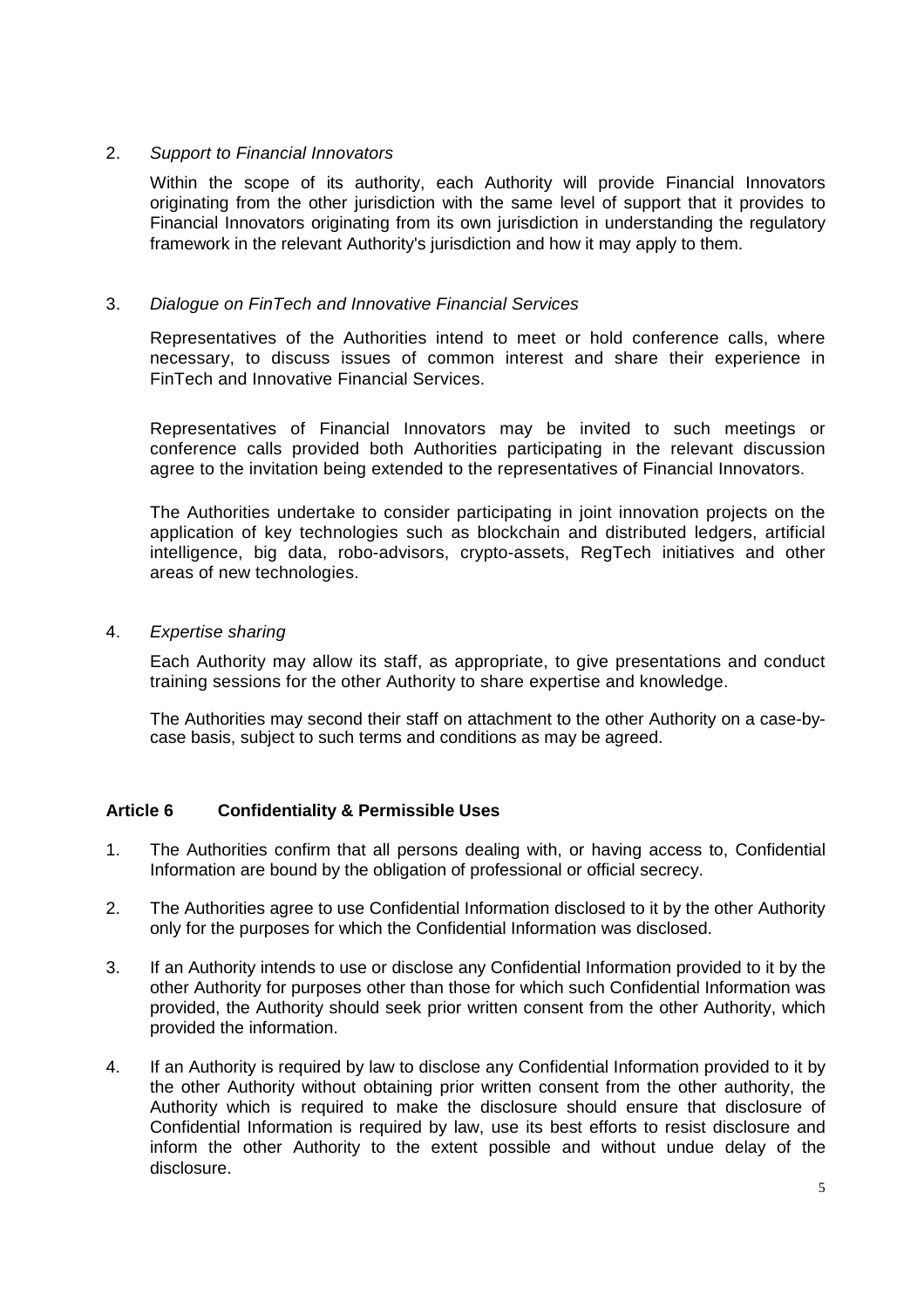#### **Article 7 Contact points**

To facilitate co-operation under this MoU, each Authority will designate a contact point as specified in Appendix A.

#### **Article 8 Entry into effect, modifications and termination**

- 1. This MoU shall enter into effect at the signing date.
- 2. The Authorities will review the MoU in view of the rapid technological developments in the Fintech environment both in France and in China and the regulatory changes incurred and will update its terms if necessary.
- 3. This MoU may be modified in writing if all Authorities agree in writing to do so.
- 4. Each Authority may terminate the MoU by giving 30 days' advance written notice to the other Authority.
- 5. In the event of termination, Confidential Information obtained under this MoU should continue to be treated in accordance with Article 6.

#### **Executed by the Authorities**

This MoU will be effective from the date of its signing.

Date: 25 March 2019

Autorité des Marchés Financiers On behalf of the China Securities Regulatory Commission

Robert Ophèle

Chairman

Zhai Jun

Ambassador of the People's Republic of China to France